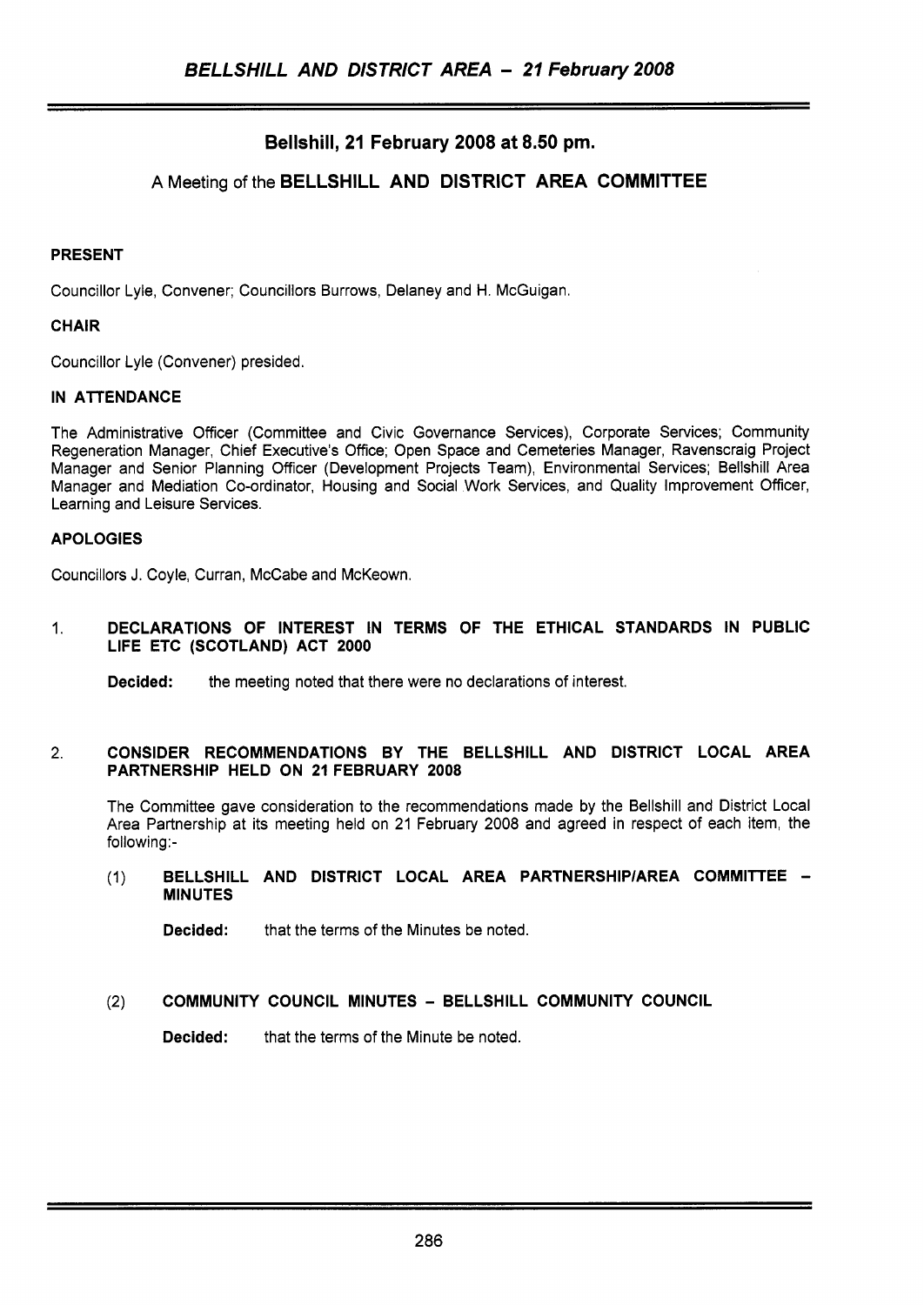## **(3) BELLSHILL ATHLETIC FOOTBALL CLUB**

**Decided:** that a report on the overall position regarding the Bellshill Athletic Football Club ground and the Hattonrigg area be submitted to a future meeting of the Partnership.

## **(4) BELLSHILL AND DISTRICT COMMUNITY FORUM**

## **Decided:**

- (1) that Learning and Leisure Services submit a report on charges and availability of premises to a future meeting of the Partnership, and
- that the content of the report be otherwise noted. **(2)**

## (5) **HEALTH AND WELLBEING**

**Decided:** that the position be noted.

## **(6) STRATHCLYDE POLICE UPDATE**

#### **Decided:**

- (1) that an invitation be extended to Michael McMahon MSP to attend the next meeting of the Partnership to discuss whether changes in legislation could minimise access to alcohol by youths, and
- **(2)** that the terms of the report be otherwise noted.

## **(7) ANTI-SOCIAL TASK FORCE UPDATE**

**Decided:** that the terms of the report be noted.

## **(8) STRATHCLYDE FIRE AND RESCUE**

## **Decided:**

- (1) that a presentation on the work of Strathclyde Fire and Rescue be made to a future meeting of the Partnership, and
- **(2)** that the position be otherwise noted